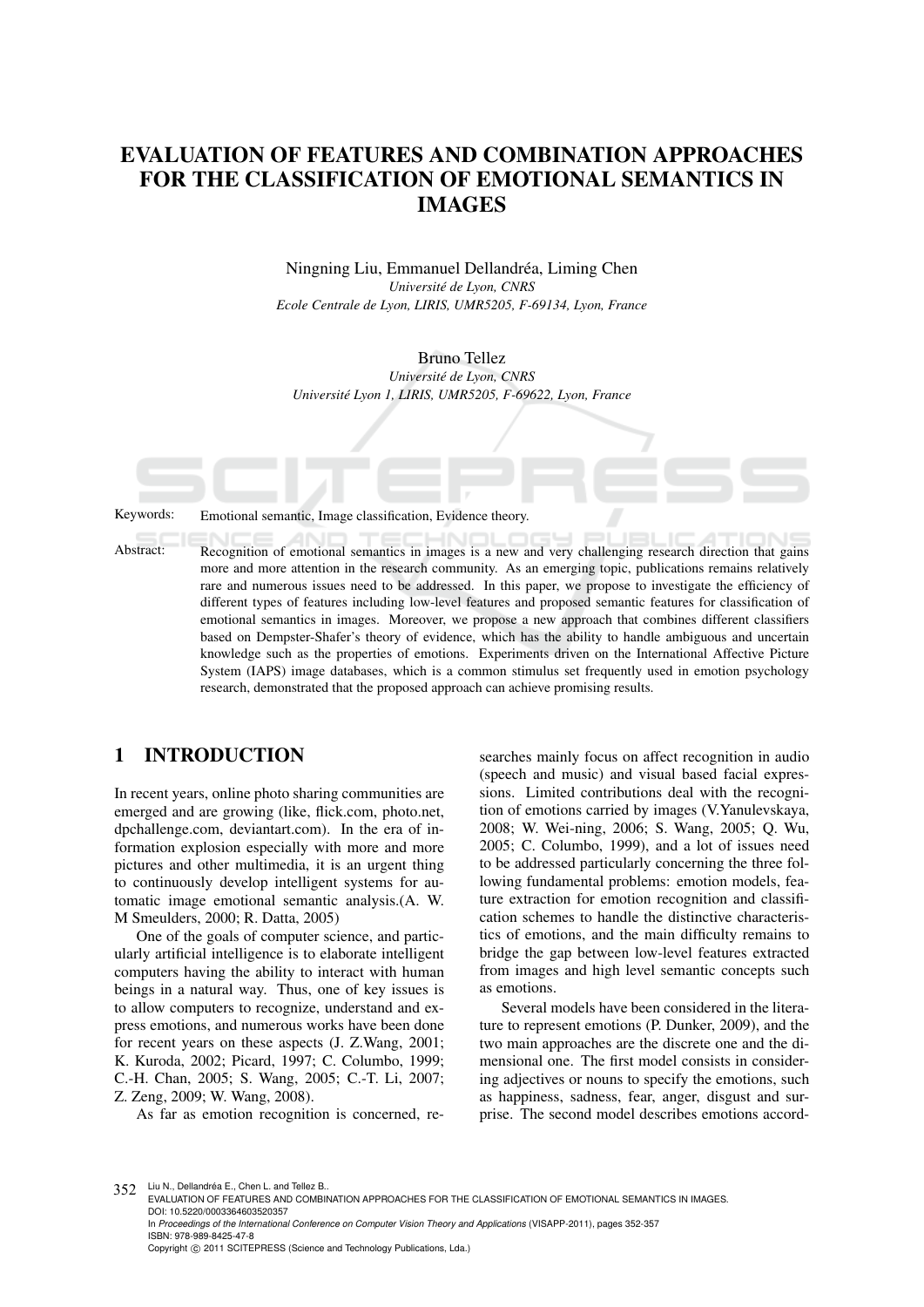ing to one or more dimensions representing a special mood characteristic, such as pleasure, arousal or control. These models allow representing a wider range of emotions than the first one. In this paper, the dimensional model has been employed as illustrated in Fig. 1.

Few works have been done to propose an efficient automatic images emotion recognition system. Yanulevskaya et al. (V.Yanulevskaya, 2008) propose an emotion categorization approach for art works based on the assessment of local image statistics using support vector machines. Wang et al. (S. Wang, 2005) uses a Support Vector Machine of Regression to predict values of emotional factors based on three image features: luminance fuzzy histogram, saturation fuzzy histogram integrated with color contrast and luminance contrast integrated with edge sharpness. Colombo et al. (C. Columbo, 1999) use a suitable set of rules to extract some intermediate semantic levels, and then build the semantic representation by a process of syntactic construction called compositional semantics. Wu et al. (Q. Wu, 2005) use SVMs to learn the mapping correlation between affective space and visual feature space of images, and then the trained SVMs are used to estimate and classify images automatically. However, no study has attempted to identify the most adapted features and type of classifiers to handle the characteristics of emotions which are high-level semantic concepts. Thus, we propose in this paper to evaluate the efficiency of different types of features and combination methods for emotion recognition. Moreover, we present a novel combination approach based on Dempster-Shafer's Theory of Evidence, which allows to handle ambiguity and uncertainty which are characteristics of emotions.

The rest of this paper is organized as follows. Image features used for characterizing emotions in images are presented in section 2. The proposed fusion of information based on the Theory of Evidence is detailed in section 3. Experiments setup and results are presented in section 4, followed by the conclusion in section 5.

# 2 IMAGE FEATURES FOR EMOTION CLASSIFICATION

#### 2.1 Low-level Image Features

Most of works dealing with emotion recognition make use of traditional image features that are also used for other computer vision problems. The three main categories of image features are based on color, texture and shape informations. Concerning color, studies have shown that HSV (Hue, Saturation, Value) color space is more related to human color perception than others such as RGB color space. Based on HSV color space, authors (P. Dunker, 2009; Q. Wu, 2005) use several ways to describe color contents in images such as moments of color, color histograms, correlograms and histograms of color temperature. Concerning texture, Tamura features (Q. Wu, 2005) have been proven to correlate strongly with human visual perception: coarseness, contrast, directionality. The spatial grey-level difference statistics (C.-T. Li, 2007), known as co- occurrence matrix, can describe the brightness relationship of pixels within neighbourhoods, and the local binary pattern (LBP) descriptor is a powerful feature for image texture classification.



Figure 1: A dimensional emotion model: dimension of pleasure (ranging from pleasant to unpleasant) and arousal (ranging from calm to excited). Each point represents an image from database IAPS (P. J. Lang, 1999).

Concerning shape, studies on artistic paintings have brought to the fore semantic meanings of shape and lines, and it is believed that shapes in a picture also influence the degree of aesthetic beauty perceived by humans (Q. Wu, 2005). In this paper, the hough transform is employed to build a histogram of line orientations in 12 different orientations.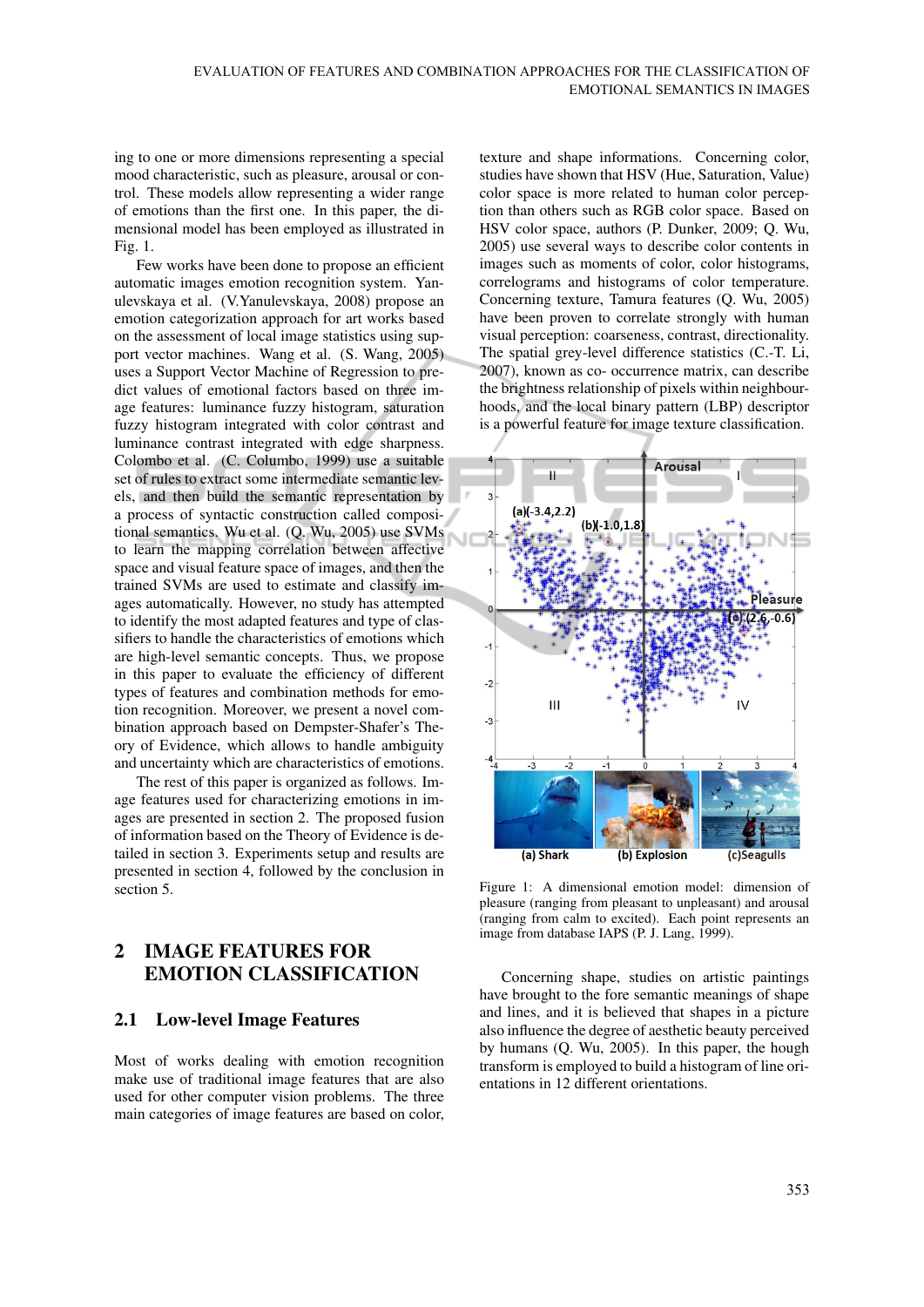#### 2.2 Semantic Image Features

Some attempts have been made to identify higher level image features linked to emotions. Thus, studies on artistic paintings have brought to the fore semantic meanings of color and lines that have been used for designing image features for emotion recognition purposes in the work of (C. Columbo, 1999). Indeed,



color combinations can produce effects such as harmony, non-harmony, calmness and excitation. The visual harmony can be obtained by combining hues and saturations so that an effect of stability on human eye can be produced. This harmony can be represented thanks to Itten's chromatic circle (Itten, 1961) where colors are organized into a chromatic circle and contrasting colors have opposite coordinates according to the center of the circle (Fig. 2). To extract an image feature that characterizes harmony, dominant colors in the image are first identified and plotted into the chromatic circle. Then, the polygon linking these colors is considered. The harmony can finally be described by a value in such a way that a value next to 1 corresponds to a regular polygon whose center is next to the circle center which characterizes a harmonious image, and a value next to 0 corresponds to an irregular polygon characterizing a non harmonious image.

Lines also carry important semantic information in images: oblique lines communicate dynamism and action whereas horizontal or vertical lines rather communicate calmness and relaxation. To characterize dynamism and action in images, the ratio is computed between the numbers of oblique lines respect to the total number of lines in an image.

## 3 THE THEORY OF EVIDENCE FOR EMOTION RECOGNITION

Emotions are high-level semantic concepts that are by nature highly subjective and ambiguous. Thus, in order to perform efficiently this recognition task, it is necessary to handle informations that can be uncertain, incomplete, ambiguous and leading to conflicts, this paper attempts to solve this issue by proposing a new technique based on the Theory of Evidence.

### 3.1 Fundamentals of the Theory of Evidence

The Theory of Evidence (Dempster, 1968) introduced by Dempster and then formalized by Shafer (Shafer, 1976) and Smets(Smets, 1990) offers a theory allowing the reasoning on knowledge that can be uncertain, incomplete, and leading to conflicts.

Let  $\Omega = \{H_1, H_2, \ldots, H_n\}$  be a finite set of possible hypotheses. This set is referred to as the frame of discernment, and its power set denoted by  $2^{\Omega}$ . Following are the basic concepts of the theory:

Belief Mass Functions. The confidence, or belief, we can have in a hypothesis given a source of information (a type of feature in our case) is expressed by the mass function *m* associated to this source of information. Thus, the mass function assigns a value in  $[0, 1]$  to every subset A of  $\Omega$  and satisfies the following:

$$
m^{\Omega}(\mathbf{0}) = 0 \quad and \quad \sum_{A \subseteq \Omega} m^{\Omega}(A) = 1 \tag{1}
$$

Combination Rule. Different mass functions from several sources of information can be combined to improve the knowledge used for the classification decision. Let  $m_{S1}^{\Omega}$  and  $m_{S1}^{\Omega}$  be two mass functions from two independent sources of information *S*1 and *S*2. Then, the Transferable Belief Model (TBM) (Smets, 1990) combined mass function  $m_{S1 \cap S2}^{\Omega}$  of an hypothesis  $A \subseteq \Omega$  is given by:

$$
m_{S1\oplus S2}^{\Omega}(A) = \frac{\sum_{B\cap C=A} m_{S1}^{\Omega}(B) . m_{S2}^{\Omega}(C)}{1 - m_{S1\oplus S2}^{\Omega}(0)} \tag{2}
$$

where  $m_{S_1 \oplus S_2}^{\Omega}(\emptyset) = \sum_{B \cap C = \emptyset} m_{S_1}^{\Omega}(B) . m_{S_2}^{\Omega}(C)$ 

#### 3.2 Computation of the Evidence

We propose in this paper an original approach for computing evidence. The principle is as follows. For each type of feature, considered as source of information  $S_j$ , SVM classifiers are first trained to recognize each of the classes, or hypotheses  $H_i$ . The outputs of these classifiers are used to compute the beliefs. This is done by applying on them membership functions, represented in Fig. 3 allowing to give a belief to the different classes and combination of classes, according to classifiers. However, the classifiers are not perfect and can be mistaken. To integrate this, the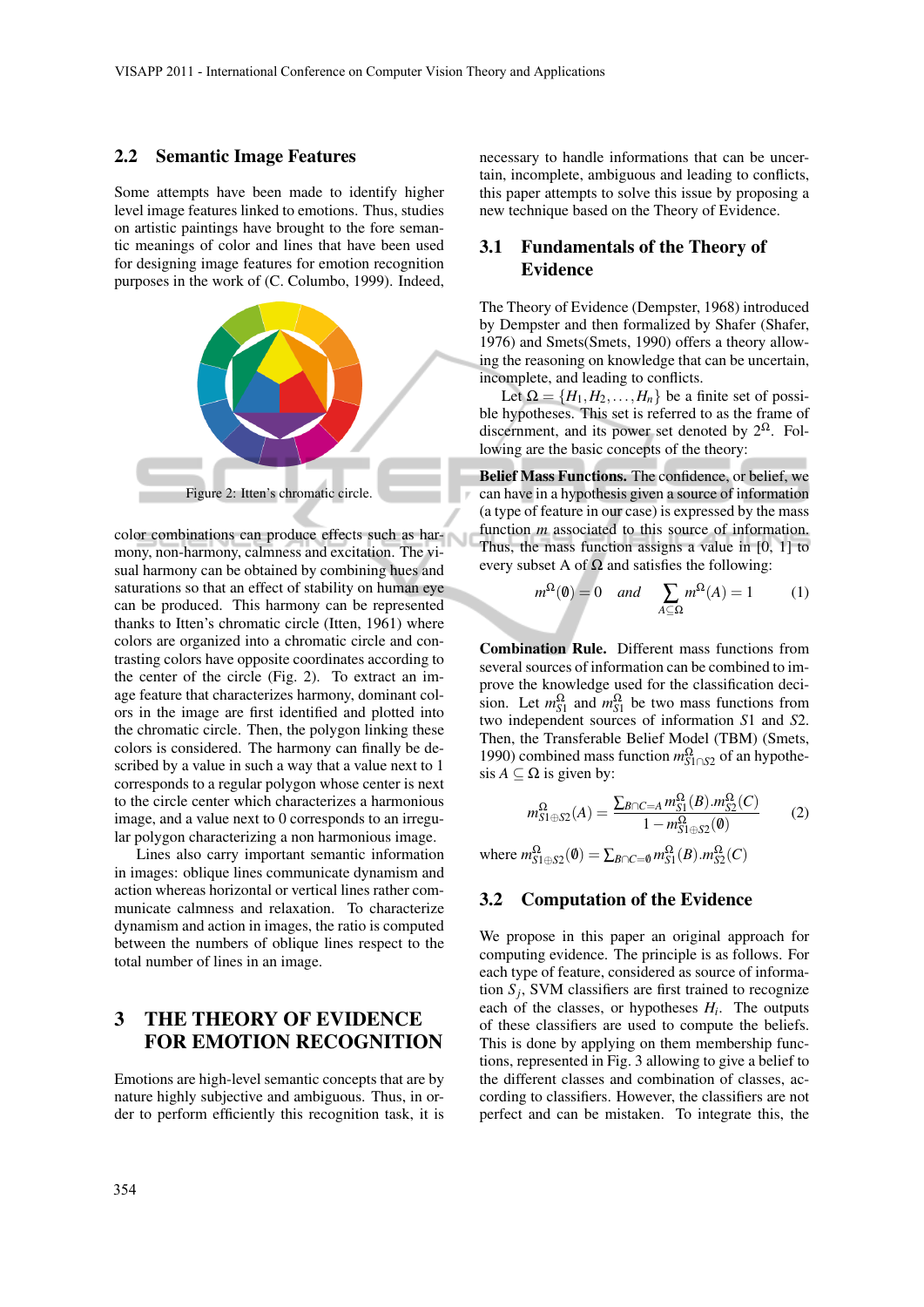

Figure 3: Membership functions  $f_{H_i}$  and  $f_{H_i^c}$ , associated respectively to classes  $H_i$  and  $H_i^c$ , applied on SVM output *x* to build mass functions.

efficiency of the classifiers (i.e. precision, given by the confusion matrix) is used to weight their decision. This is formalized as follows.

Let *S*1,*S<sup>j</sup>* ,*S<sup>m</sup>* be the *m* sets of features considered as sources of information. For all  $S_j$ , *n* binary classifiers  $c_{ij}$  are trained to recognize the *n* classes  $H_i$ . Let now consider the building of the mass function  $m_{c_{ij}}$  corresponding to the belief mass obtained from source of information  $S_i$  using classifier  $c_{ij}$  trained to recognize class  $H_i$ . According to the output  $x_{ij}$  of  $c_{ij}$ , and using membership functions (Fig. 3), the mass is distributed on three subsets of  $\Omega$ :  $\Omega$  itself,  $H_i$  and  $H_i^c$ the complement of  $H_i$  in  $\Omega$  as in Eq. 5.

$$
m_{c_{ij}}(H_i) = f_{H_i}(x) \cdot p_{c_{ij}}(H_i)
$$
 (3)

$$
m_{c_{ij}}(H_i^c) = f_{H_i^c}(x) \cdot p_{c_{ij}}(H_i^c)
$$
 (4)

$$
m_{c_{ij}}(\Omega) = 1 - m_{c_{ij}}(H_i) - m_{c_{ij}}(H_i^c)
$$
 (5)

where  $p_{c_{ij}}(H_i)$  is the precision of  $c_{ij}$  for class  $H_i$ and  $p_{c_{ij}}(H_i^c)$  is the precision of  $c_{ij}$  for class  $H_i^c$ , both computed from the confusion matrix of *ci j*.

Thus, if the output *x* of classifier  $c_{ij}$  is a high positive value, it means that  $c_{ij}$  is sure that the input is in class  $H_i$ . But, as  $c_{ij}$  may be mistaken, the mass is distributed not only on  $H_i$  but also on  $\Omega$  which corresponds to uncertainty, according to the ability of  $c_{ij}$ to correctly recognize  $H_i$ . On the contrary, if  $x$  is very negative, it means that  $c_{ij}$  is sure that the input is in class  $H_i^c$ . However, this decision is also weighted by the ability of  $c_{ij}$  to correctly recognize  $H_i^c$ , leading to a distribution of mass between  $H_i^c$  and  $\Omega$ . Finally, if *x* is around 0, it means that classifier  $c_{ij}$  has a doubt, thus the mass is in majority given to  $\Omega$ , which corresponds to uncertainty.

Once mass functions  $m_{c_{ij}}$  are computed from all classifiers  $c_{ij}$ , they are combined according to a given combination operator, such as Dempster's one (Eq.2), which corresponds to a fusion of informations given by all sources  $S_j$ . Finally, a single mass function is obtained distributing the belief over some subsets of Ω. The final decision can be taken according to decision measures presented in section 3.1.

#### 4 EXPERIMENTS

In our experiments, we have made used of the IAPS database (P. J. Lang, 1999), which provides ratings of affect (pleasure or valence, arousal and control) for 1192 emotionally-evocative images. We have considered an emotion model based on the pleasure and arousal dimensions using four classes corresponding to each quadrant as shown in Fig. 5. The IAPS corpus is partitioned into a train set (80% of the data, 953 images) and a test set (20% of the data, 239 images), and all the experiments repeated ten times to get the average correct classification rate (CR).

To explore the performance of different feature sets for visual emotion recognition presented in Section 2, we have built a classification scheme using two support vector machine classifiers to identify each class: the first one is to identify arousal dimension, and the second one is dedicated to the pleasure dimension. The results obtained are shown in Figure 6.

From these results, it appears that among the different features, texture (LBP, Tamura) are the most efficient ones. Moreover, the higher level features (dynamism and harmony) may first seem giving lower performance, but as they consist in a single value, their efficiency is in fact remarkable.

To evaluate the efficiency of different types of combination approaches, we have built an emotion classification scheme that combined classifiers based on different features according to the framework illustrated in Fig. 4. In these systems, SVM classifiers are employed and each feature set  $S_i$  was used to train classifiers  $c_{ij}$ , which produces measurement vector  $y_{ij}$ corresponding to the probability of inputs to belong to different classes  $C_i$ . Vectors  $y_{ij}$  are then used to perform the combination to get the classification results according to section 3.2. The following combination methods have been implemented and compared to our approach based on the Theory of Evidence: maximum-score, minimum-score, mean-score and majority-score. The results obtained are shown in Table 1.

These results show that fusion with the Theory of Evidence is more efficient with an average percentage of 54.7% compared to fusion with mean-score, min-score, max-score, and majority voting, according to following equation (Robert Snelick, 2005) , which proves the ability of the Theory of Evidence to com-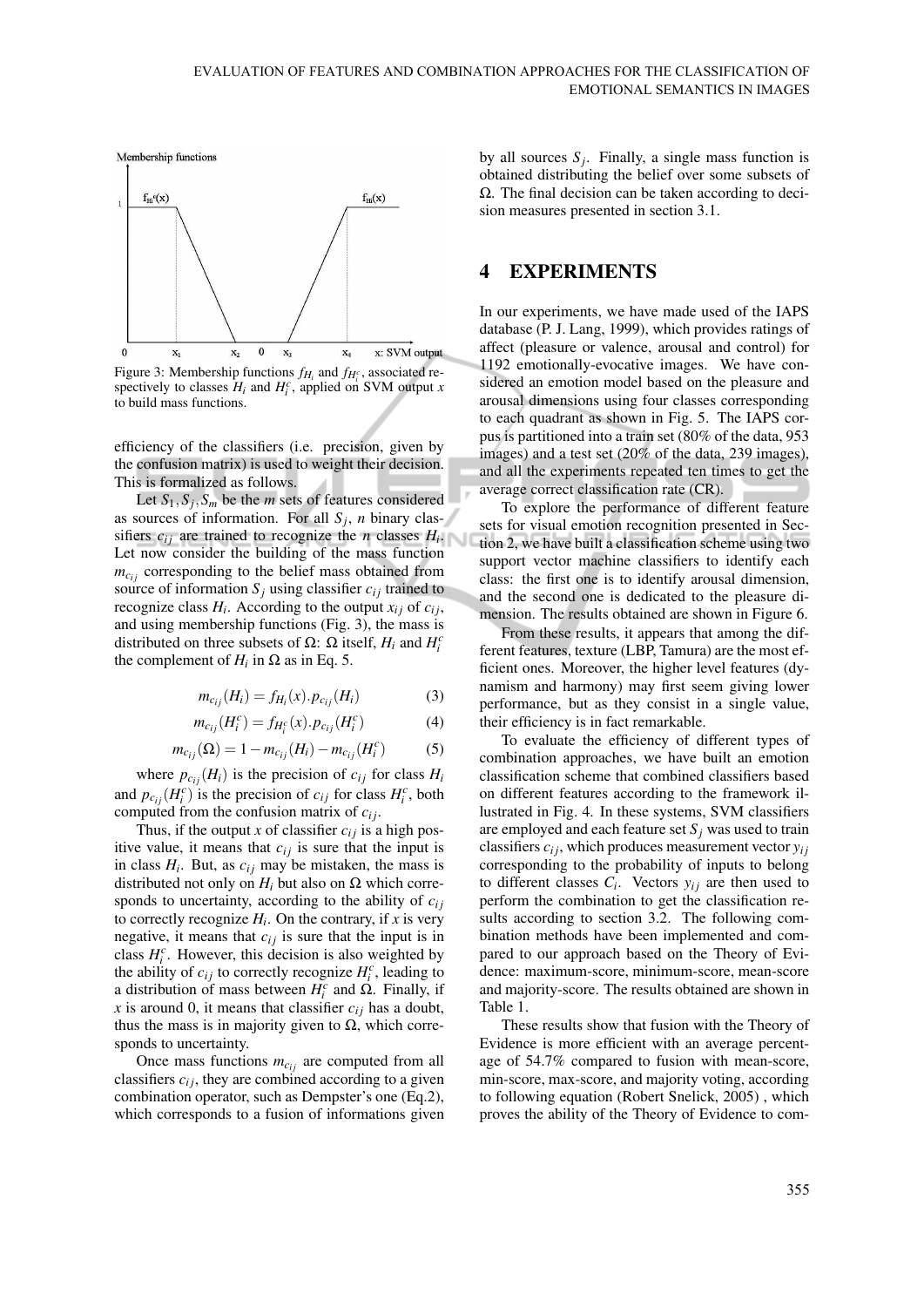

Figure 4: The classification scheme, which combined different classifier outputs.

Table 1: The accuracy for four classes, performed by the different fusion methods.

|    | Max   | Min                | Mean  | <i>Majority</i> | Proposed |
|----|-------|--------------------|-------|-----------------|----------|
|    | score | score              | score | voting          | combined |
|    | 56.32 | 51.25              | 50.87 | 55.20           | 58.97    |
| П  | 53.08 | 50.24              | 52.51 | 53.36           | 55.00    |
| Ш  | 52.67 | 48.31              | 50.43 | 47.37           | 51.76    |
| IV | 50.34 | 51.42              | 53.67 | 52.30           | 53.08    |
| CR | 51.87 | $50.\overline{31}$ | 53.10 | 52.05           | 54.70    |





Figure 6: The average correct classification rate obtained using individual feature set.

Figure 5: The dimensional emotion model is used to define 4 classes of emotions corresponding to the 4 quadrants.

bine the different sources of information and to exploit their complementarities.

$$
Z(i) = \frac{1}{N} \sum_{n=1}^{N} y_i^n . \forall i.
$$
 (6)

$$
Z(i) = min(y_i^1, y_i^2, ..., y_i^N), \forall i.
$$
 (7)

$$
Z(i) = max(y_i^1, y_i^2, ..., y_i^N), \forall i.
$$
 (8)

$$
Z(i) = argmax(y_i^1, y_i^2, \dots, y_i^N), \forall i.
$$
 (9)

where  $y_i^n$  represent the  $i^{th}$  measurement of classifier *C<sup>n</sup>* .

### 5 CONCLUSIONS

We have investigated in this work the efficiency of different types of features and combination of classifiers for visual emotion recognition in realistic images. Experiments on IAPS dataset have brought to the fore that texture features as well as harmony and dynamism features carry important information for the emotional semantics classification purpose. Moreover, the proposed fusion approach based on the Theory of Evidence has achieved an encouraging classification rate, certainly due to its ability to represent uncertainty and ambiguity of emotions.